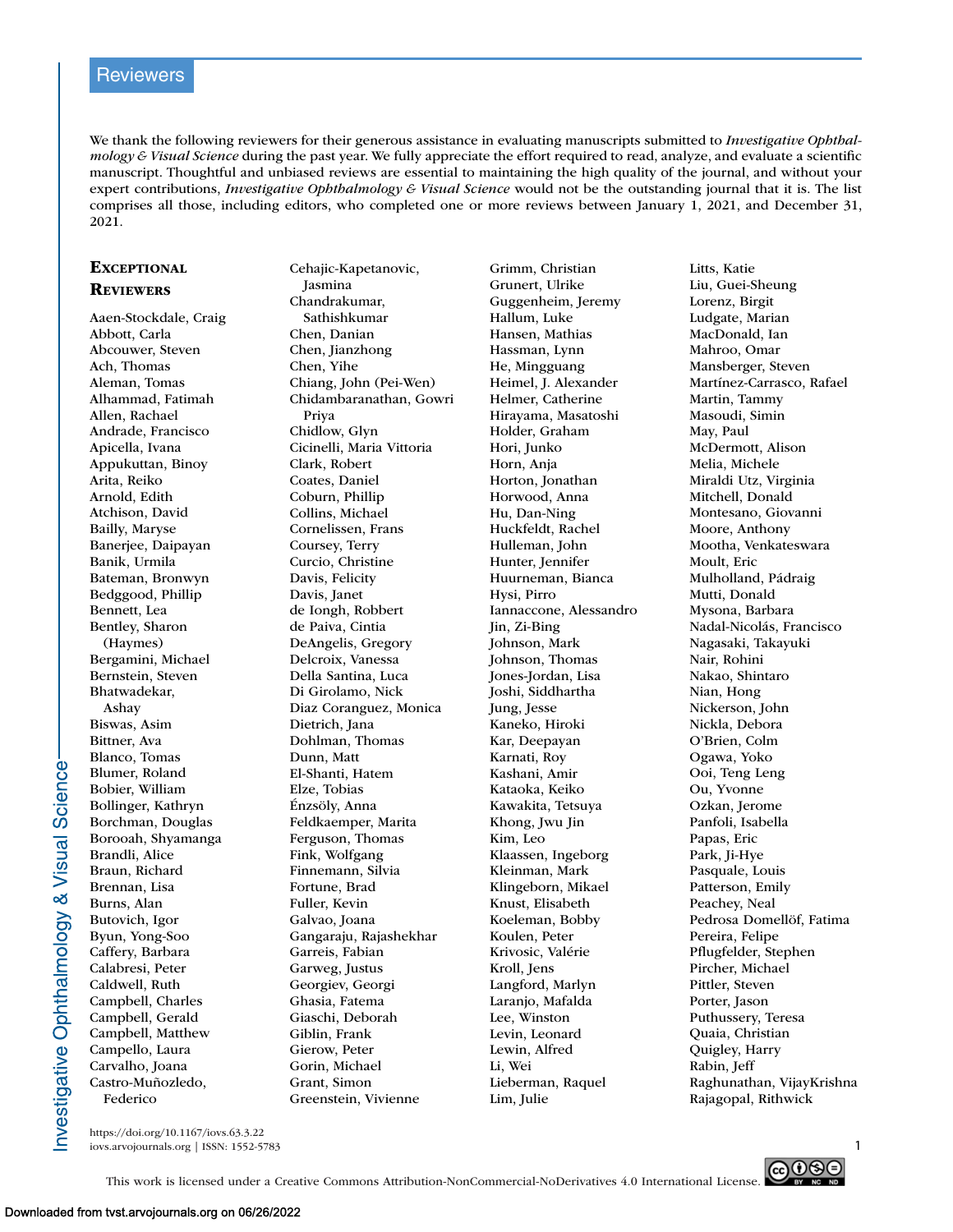Ramulu, Pradeep Read, Scott Redmond, Tony Riddell, Nina Roger, Jerome Roman, Alejandro Rossi, Ethan Rucker, Frances Sajdak, Benjamin Sampson, Geoff Sappington, Rebecca Schaeffel, Frank Shamloo, Kiumars Shanks, Robert Sincich, Lawrence Sinclair, Stephen Skorodumova, Liubov Sloper, John Smith, Corey Spaide, Richard Spitschan, Manuel Srinivasan, Vivek Stepp, Mary Ann Stone, Richard Strettoi, Enrica Sullivan, David Summers, Jody Thompson, Benjamin Tichenor, Anna Tousi, Babak Tsubota, Kazuo Turunen, Tytteli Tzekov, Radouil Udvadia, Ava Van Hook, Matthew Viczian, Andrea Walton, Mark Wang, Xiaofei Waugh, Sarah Webber, Ann Weinreb, Robert Wiecek, Emily Wildsoet, Christine Wilmarth, Phillip Winn, Bryan Woertz, Erica Wozniak, Rachel Xu, Heping Yamaguchi, Takefumi Yang, Menglu Yang, Paul Yerramothu, Praveen Yiu, Glenn Yoon, Young Hee Zhang, Wenlin Zhang, Yuhua Zhou, Xiangtian

# **REVIEWERS**

Abalo Lojo, Jose Manuel Abdel-Rahman, Mohamed H. Abed, Edoardo Abicca, Irene Aboobakar, Inas F.

Abou Samra, Waleed Ali Abreu-Gonzalez, Rodrigo Abu El-Asrar, Ahmed M. Acera, Arantxa Adamus, Grazyna Adhikari, Prakash Adler, Desmond C. Afshari, Natalie Agarwal, Gunjan Agarwal, Pankaj K. Agnifili, Luca Agrawal, Rupesh Aguirre, Fernando José Ahmad, Iqbal Ahmadpour, Amir Ahmed, Mohamed Attia Ali Ahmed, Zubair Ahuja, Satpal Akagi, Tadamichi Aksoy, Mustafa Akula, James D. Al-Bagdady, Mohammad Al-Feky, Mariam Ahmad Abdul Moneim Al-Namaeh, Mashael Alarcon-Martinez, Luis Albon, Julie Aldave, Anthony J. Alipour, Fateme Allgeier, Stephan Allikmets, Rando Allison, W. Ted Alluwimi, Muhammed S. Alone, Debasmita P. Alshehri, Jawaher Mohammad Alzaga Fernandez, Ana G. Amato, Rosario Ambrosio, Lucia Amer, Radgonde Amini, Rouzbeh Ammar, David A. Amparo, Francisco Anastasopoulos, Eleftherios Andersen, Bogi Anderson, Andrew J. Anderson, Douglas R. Anderson, Roger S. Andley, Usha P. Andollo, Noelia André, Helder Angius, Andrea Antunes-Foschini, Rosalia Aquavella, James V. Arba Mosquera, Samuel Argüeso, Pablo Arjunan, Pachiappan Arno, Gavin Arnold, Anthony Arrigo, Alessandro Arthur, Edmund Asaoka, Ryo Asefa, Nigus Gebremedhin Asejczyk, Magdalena Ashby, Regan Scott

Ashraf, Mohamed

Aslanides, Ioannis M. Atkinson, Janette Atkinson, John Augstburger, Edouard Aung, Tin Avery, Robert A. Aweidah, Hamzah Azuma, Noriyuki Baba, Takayuki Bacci, Giacomo Maria Baek, Jiwon Bagnoli, Paola Bailey, Melissa Diane Baker, Daniel Hart Balaratnasingam, Chandrakumar Baldeschi, Lelio Banaee, Touka Baraas, Rigmor C. Baranov, Petr Y. Barnett, Brad P. Bartoli, Manuela Bartsch, Dirk-Uwe G. Battu, Rajani Bazan, Haydee E. P. Beales, Philip Behar-Cohen, Francine Beharry, Kay D. Beit-Yannai, Elie Bellezza, Anthony Belmonte, Carlos Benavente-Perez, Alexandra Benowitz, Larry Bereiter, David A. Berger, Elizabeth A. Bernstein, Paul S. Beyer, Eric Bharadwaj, Shrikant R. Bharti, Kapil Bhattacharjee, Partha S. Bhattacharya, Sanjoy K. Bhattacharyya, Anwesha Bian, Fang Biao, Yan Birch, David G. Bishop, Paul N. Bissig, David Biswas, Sayantan Blackshaw, Seth Boatright, Jeffrey H. Bollag, Wendy B. Bonanno, Joseph A. Bonanomi, Maria Teresa Bonilha, Vera L. Borah, Naheed Arfin Borras, Teresa Borrelli, Enrico Boucart, Muriel V. Boya, Patricia Bradley, Arthur Brainard, David H. Brandt, Curtis R. Braun, Rod D. Breher, Katharina Brennan, Noel A.

Brigell, Mitchell Bringmann, Andreas Brodie, Scott E. Bucolo, Claudio Budenz, Donald L. Bui, Bang V. Bullimore, Mark A. Burgoyne, Claude F. Byeon, Suk Ho Byon, Iksoo Cabral, Diogo Calder, Virginia L. Cameron, Morven Campbell, Ian C. Capuano, Vittorio Carbonelli, Michele Carelli, Valerio Carlton, Jill Carpineto, Paolo Carr, Daniel J. J. Carreño, Ester Carroll, Joseph Carvalho, Fabio Ramos Souza Cehofski, Lasse Jørgensen Cetinel, Sibel Chakrabarti, Subhabrata Chakrabarti, Subrata Chakraborty, Ranjay Chan, Henry H. L. Chan, Kevin C. Chan, Sun On Chang, Jin-Hong Chang, Melinda Y. Chansangpetch, Sunee Chao, Cecilia Chaqour, Brahim Charbel Issa, Peter Chaudhary, Priya Chauhan, Sunil K. Chauss, Daniel Chavala, Sai H. Chemtob, Sylvain Chen, Debora M. Chen, Dong Feng Chen, Jieqiong Chen, Royce W. S. Chen, Rui Chen, Ruizhen Chen, Shih-Jen Chen, Ta-Ching Chen, Yan Chen, Zhi Cheng, Han Cheng, Lingyun Cheong, Kai Xiong Cheung, Chui Ming Gemmy Chhablani, Jay Chinnery, Holly Rose Chiu, Chung-Jung Choi, Stacey Chronopoulos, Argyrios Chu, Alison Chu, Zhongdi Chun, Lindsay Y. Ciaramitaro, Vivian M.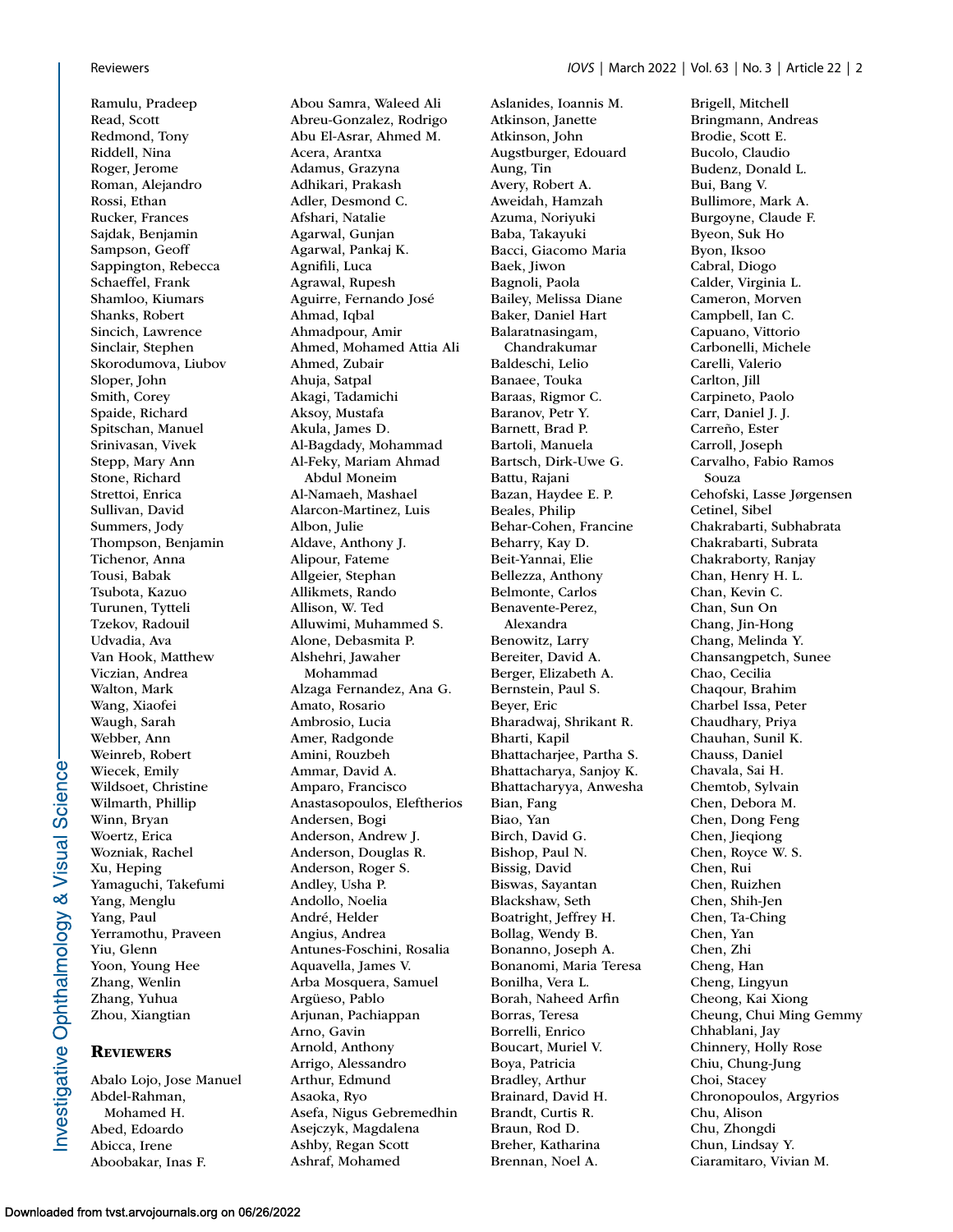Clark, Abbot F. Clark, Simon Clemons, Traci E. Cohen, Jacques H. M. Conti, Felipe Cooke Bailey, Jessica N. Cordeiro Sousa, David Corradetti, Giulia Corso-Diaz, Ximena Cortopassi, Gino A. Corvi, Federico Costanzo, Eliana Costello, M. Joseph Crabb, John W. Crish, Samuel D. Croft, Mary Ann Cuenca, Nicolas Cukras, Catherine A. Cull, Grant Cursiefen, Claus Cvekl, Ales Dalmas, Florian D'Aloisio, Rossella Damasceno, Renato Wendell Ferreira Dana, Reza Das, Arup Das, Vallabh E. Dastiridou, Anna I. Datta, Ananya Datta, Sayantan Davies, Leon N. de Carlo, Talisa De la Huerta, Irina de Ribot, Francesc March Decaudin, Didier Dekaris, Iva dell'Omo, Roberto Demirci, Hakan DeVera, Christopher Di, Guohu Di Zazzo, Antonio Diao, Yumei Dias, Ana Carolina Ding, Hui Ding, Jian Ding, Xiaohu Ding, Xiaoyan Djalilian, Ali R. Domalpally, Amitha Donaldson, Paul J. Downs, J. Crawford Drews-Botsch, Carolyn D. Droll, Jason A. Du, Yiqin Duan, Xin Dubey, Sushil K. Dubis, Adam M. Dul, Mitchell W. Dumitrescu, Alina V. Dunaief, Joshua L. Dutta, Debarun Dysli, Muriel Ebihara, Lisa Ebihara, Nobuyuki

Ebneter, Andreas Eckstein, Anja Economides, John R. Efron, Nathan El Nimri, Nevin Wadie Elliott, Michael H. Ellis, Dorette Z. Elmasry, Mohamed Ashraf Elsner, Ann E. Engelbert, Michael Erol, Muhammet Kazim Eveleth, David D. Eysteinsson, Thor Fadool, James M. Fain, Gordon L. Faiq, Muneeb Fan, Baojian Fan, Qiao Fan, Xingjun Fan, Yujie Fard, Masoud Aghsaei Fayed, Alaa E. Fazio, Massimo A. Feist, Richard M. Feola, Andrew J. Ferdous, Salma Fernández-Avellaneda, Pedro Fernández-Sánchez, Laura Fernandez-Vigo, José Ignacio Fernando, Nilisha Ferrari, Giulio Field, Matthew G. Fingert, John H. Flynn, Thomas E. Forrester, John V. Fowler, Velia M. Frantz, Kelly A. Freddo, Thomas Freeman, Ellen E. French, Amanda N. Fu, Zhongjie Fujinami, Kaoru Fujishima, Hiroshi Fukuda, Shinichi Fukuyama, Hisashi Funk, Marion Furukawa, Takahisa Gabriel, Robert Gabrielle, Pierre-Henry Gadjeva, Mihaela Gaertner, Chrystal Gajecka, Marzena Gallego-Muñoz, Patricia Gandolfi, Stefano A. Gantner, Marin Gao, Kai Gardiner, Stuart K. Gardner, Thomas W. Garhofer, Gerhard Gawne, Timothy Ge, Jian Geisert, Eldon E. Gelfand, Bradley D.

George, Ronnie Georgeson, Mark Georgiou, Michalis Gerendas, Bianca S. Gery, Igal Ghandi, Neeraj Ghiasi, Homayon Ghosh, Kaustabh Giammaria, Sara Giannaccare, Giuseppe Gijs, Marlies Girard, Michael J. A. Girkin, Christopher A. Gnana-Prakasam, Jaya P. Gong, Haiyan Gong, Lan Gonzalez, Esther G. Gonzalez, Pedro Gonzalez de la Rosa, Manuel Gonzalez-Andrades, Miguel Gonzalez-Salinas, Roberto Good, William V. Gözel, Merve Graham, Stuart Grassi, Michael A. Green Basso, Kari B. Greene, Peter R. Greenlee, Mark W. Gregory-Ksander, Meredith Greiner, Jack V. Griep, Anne E. Gross, Jeffrey M. Grzybowski, Andrzej Gullipalli, Damodara Gwon, Arlene Haj Najeeb, Bilal Hamann, Steffen Hammer, Daniel X. Hammond, David Hamrah, Pedram Hara, Hideaki Hardarson, Sveinn Hakon Harris, Alon Hartnett, M. Elizabeth Harvey, Alan R. Hasegawa, Taiji Hastings, Gareth D. Hayano, Motoshi Hayashi, Takaaki He, Li Heiduschka, Peter Heijl, Anders Heitkotter, Heather Heitmar, Rebekka Hejtmancik, James Fielding Henning, Yoshiyuki Hewitt, Alex W. Higa, Kazunari Hirano, Arlene A. Hirnschall, Nino Hirsch, Matthew Ho, Tracy Hoffmann, Michael B. Hogg, Ruth E.

Honjo, Megumi Hori, Yuichi Horst, Andrea Kristina Horwitz, Anna Hossain, Parwez Hoyng, Carel B. Hrgovic, Zlatko Hsiao, George Hu, Kai Huang, Alex A. Huang, Jing-Feng Huang, Lvzhen Huang, Melody Ying-Yu Huang, Pi-Chun Huang, Ting Huang, Yu Hufnagel, Robert B. Hui, Flora Hunter, David G. Husain, Shahid Hwang, John Iglesias, Adriana I. Iglicki, Matias Ildefonso, Cristhian J. Imanishi, Yoshikazu Inman, Denise M. Inomata, Takenori Inoue, Makoto Inoue, Toshihiro Iomini, Carlo Iribarren, Rafael Irving, Elizabeth L. Ito, Yasuki Iuvone, P. Michael Ivastinovic, Domagoj Iwase, Takeshi Iwata, Takeshi Jain, Nieraj Jakobs, Tatjana C. Jakobsson, Gunnar Jammal, Alessandro A. Jayaram, Hari Jeffery, Glen Jeffrey, Brett G. Jensen, Peter Skov Jeoung, Jin Wook Jo, Dong Hyun Jo, Youn Hye Jobling, Andrew I. Johnson, Elizabeth J. Joseph, Joveeta Joyal, Jean-Sebastien Jun, Jong Hwa Kalloniatis, Michael Kao, Shu-Huei Karamichos, Dimitrios Karimi, Alireza Kasetti, Ramesh B. Kasprzak, Henryk Katko, Monika Kaufman, Paul L. Kauppinen, Anu Kawasaki, Ryo Kaye, Stephen B. Kee, Chea-su

nvestigative Ophthalmology & Visual Science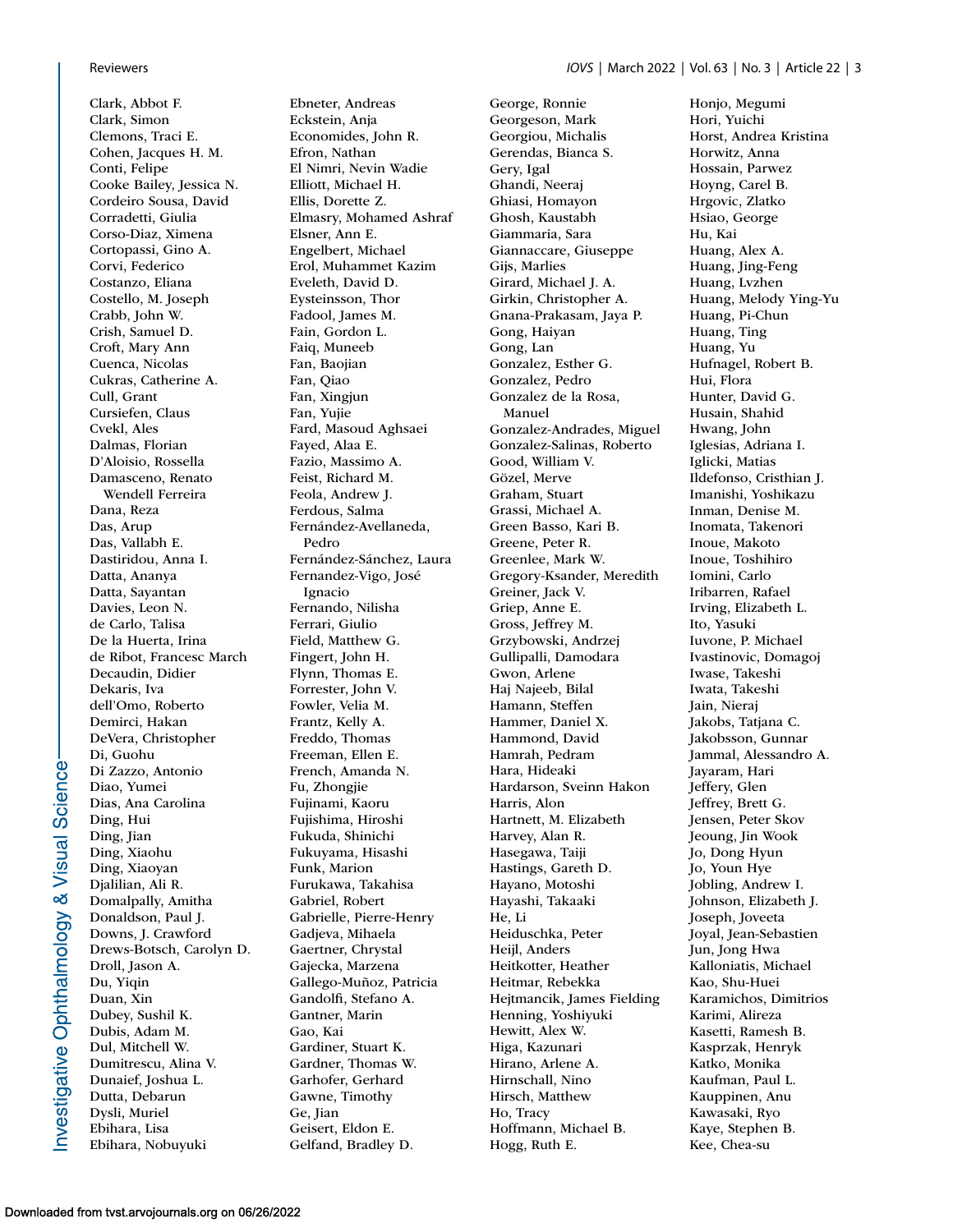Keil, Jason M. Keller, Kate E. Kenney, M. Cristina Khan, Shahid Y. Khanal, Safal Khor, Chiea Chuen Kielczewski, Jennifer Kiilgaard, Jens Folke Kim, Jung-Woong Kim, Jung-Yeul Kim, Tae-Woo Kim, Young Hyun Kinoshita, Takamasa Kiorpes, Lynne Kitaoka, Yasushi Kling, Sabine Ko, JaeSang Koliakos, Georgios Komaromy, Andras M. Kondo, Hiroyuki Kowalczuk, Laura Kremers, Jan Krishnamoorthy, Raghu R. Krishnan, Arun Kumar Kubo, Eri Kuchtey, Rachel Wang Kuehn, Markus H. Kulp, Marjean Taylor Kumar, Ashok Kumar, Praveen Kupersmith, Mark J. Kurimoto, Takuji Kurtz, Ira Kusuhara, Sentaro Kwok, L. Stephen Kwon, MiYoung Kwong, Jacky M. K. La Mantia, Alberto Lachapelle, Pierre Lachke, Salil A. Lagali, Pamela S. Lai, Timothy Yuk Yau Lakkaraju, Aparna Lam, Tim Lamas, Monica Lan, Weizhong Langmann, Thomas Lanier, Lorene Latham, Keziah Latina, Valentina Lau, Jason Ki-kit Lavine, Jeremy A. Lavker, Robert M. Layer, Paul Gottlob Le, Yun-Zheng Leat, Susan J. Ledesma-Gil, Gerardo Lee, Darren J. Lee, Eun Ji Lee, Junyeop Lee, Sang Yeop Lee, Seung Hyen Lei, Hetian Lengyel, Imre Levin, Netta

Li, David W. Li, Shi-Ming Li, Wei Li, Xiang Li, Zhixi Liangde, Xu Liao, Yaping Joyce Libby, Richard T. Liew, Gerald Lin, Shan C. Linderman, Rachel E. Linsenmeier, Robert A. Lipinski, Daniel Mark Liton, Paloma B. Little, Julie-Anne Liu, Jian Liu, Rui Liu, Wei Liu, Yang Liu, Yutao Liu, Zhuolin Ljubimov, Alexander V. Llorián-Salvador, María Lo, Woo-Kuen Lobanova, Ekaterina Loewen, Nils A. Logan, Nicola S. Loiselle, Allison R. Lopes de Faria, Jacqueline Mendonça Lu, Peirong Lu, Rong Lu, Yi Lujan, Brandon Luna, Jose D. Lunghi, Claudia Lutty, Gerard A. Luu, Chi D. Lwigale, Peter Y. Machida, Shigeki Madigan, Michele C. Mahajan, Vinit B. Mahroo, Omar A. Maiello, Guido Mainali, Laxman Maiti, George Malek, Goldis Mallen, Edward A. H. Mandal, Amritlal Manny, Ruth E. Mao, Weiming Mao, Xiaobo Margrain, Tom H. Marshak, David W. Marsman, Jan-Bernard C. Martin, Pamela M. Martin, Rachel W. Masai, Ichiro Masli, Sharmila Mathews, Nathan R. Mattar, Pierre Matynia, Anna Mauschitz, Matthias Marten Mavlyutov, Timur May, Chr. Albrecht

McAnany, J. Jason McClelland, Collin McClelland, Julie F. McCulloch, Daphne L. McDonald, Denise M. McDowell, Colleen McKendrick, Allison M. McNutt, Patrick Michael McPheeters, Matthew T. Medini, Paolo Mendez-Hernandez, Carmen Meng, Ian D. Merigan, William H. Midena, Edoardo Miere, Alexandra Miki, Atsuya Millar, J. Cameron Millen, Amy E. Miller, Neil R. Mimouni, Michael Minnella, Angelo Maria Minosse, Silvia Miura, Masahiro Miura, Yoko Moghimi, Sasan Mohan, Kabhilan Mohan, Rajiv R. Mohr, Susanne Molday, Robert S. Moncaster, Juliet Monnier, Vincent M. Montoliu, Lluis Morgan, Ian Morgan, James E. Morgan, Jessica I. W. Morishige, Naoyuki Morrison, John C. Moulin, Alexandre P. Mu, Xiuqian Müller, Brigitte Mullins, Robert F. Munier, Francis L. Murakami, Tomaoki Murthy, Krishna Ramachandra Muthiah, Manickam Nick Nagaoka, Taiji Nagaraj, Ram H. Nagiel, Aaron Nagy, Endre V. Nahomi, Rooban B. Nair, Saidas Nakaya, Naoki Nakazawa, Mitsuru Nakazawa, Toru Neitz, Jay Nesper, Peter L. Nguyen, Thao D. Nickells, Robert W. Nivison-Smith, Lisa Nouri-Mahdavi, Kouros Nozaki, Miho Nudleman, Eric Numa, Kohsaku

Odelberg, Shannon J. Ofri, Ron Ohlendorf, Arne Ohno-Matsui, Kyoko Okamoto, Fumiki Ooto, Sotaro Opere, Catherine A. Orr, Janis B. Ortiz-Navarrete, Vianney Ostrin, Lisa A. Oswald, Julia Ouyang, Hong Overby, Darryl R. Ozawa, Yoko Padmanabhan, Prema Pang, Chi Pui Pang, Iok-Hou Panorgias, Athanasios Papadopoulos, Dimitri Pappelis, Konstantinos Paques, Michel Paranhos, Jr., Augusto Pardue, Machelle T. Park, Chan Kee Park, Dong Ho Park, Hae-Young Lopilly Park, Jason C. Park, Sung Wook Park, Un Chul Parravano, Mariacristina Paschalis, Eleftherios I. Pasutto, Francesca Patel, Nimesh Patel, Nimesh A. Patel, Sangita P. Peng, Han Perepelkina, Tatiana Pérez De Sevilla Müller, Luis Peters, Donna M. Pfau, Maximilian Phillips, James O. Pilotto, Elisabetta Pineles, Stacy L. Pitha, Ian Ploner, Stefan B. Plotnikov, Denis Pollreisz, Andreas Porciatti, Vittorio Prokosch-Willing, Verena Querques, Giuseppe Quinlan, Roy A. Rabiolo, Alessandro Radu, Roxana A. Rai, Bhim Bahadur Ramamurthy, Visvanathan Ramsey, David J. Rao, Rajesh C. Rao, Vasantha Ravikumar, Sowmya Reddy, Ashok Kumar Reddy, Mamatha M. Reinach, Peter S. Reina-Torres, Ester Reiter, Gregor Sebastian